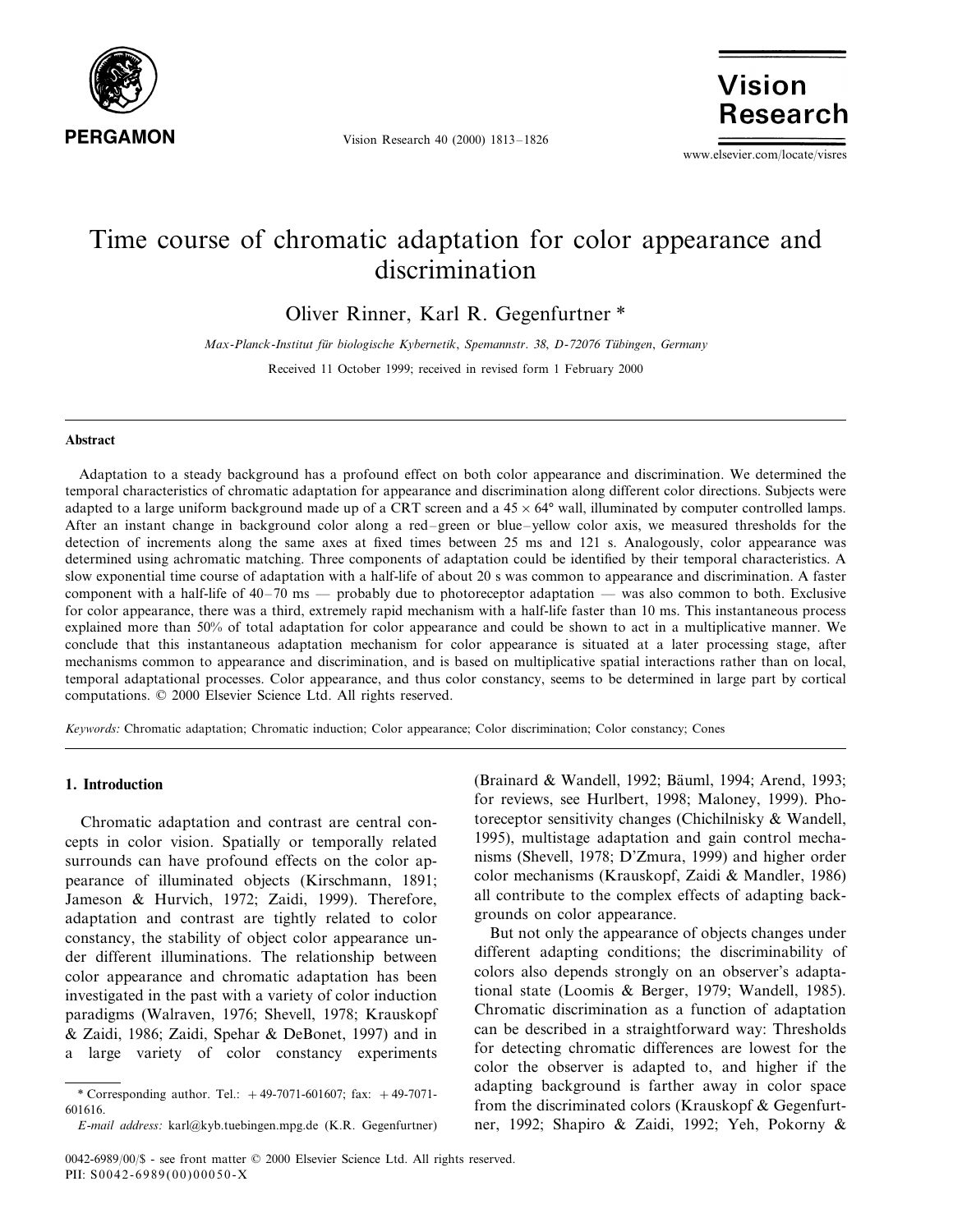Smith, 1993). In these experiments, the state of adaptation was fixed by a large uniform background, on which small and brief pulses were presented. Of course, when the observer is adapted to different background colors, the appearance of the pulsed stimuli and the background also changes. Krauskopf and Zaidi (1986) found that thresholds for test colors surrounded by an annular region that was modulated in color over time depended on the induced appearance rather than on the physical color of the central disk. Loomis and Berger (1979) interpret the coincident behavior of appearance and discrimination following adaptation in terms of a sliding into the working-range of color opponent cells.

Although it has been shown that appearance and discrimination are influenced by chromatic adaptation, it is still unclear if both phenomena are based on the same adaptation mechanisms. This is partly the case because different paradigms are typically used to explore the effect adaptation has on appearance and on discrimination. Appearance is usually measured by matching techniques, whereas discriminability is determined by threshold measurements. We circumvented this problem by looking at the time courses of the effect adaptation has on appearance and on discrimination. Time courses do not suffer from the restrictions of different measurement techniques and are independent of absolute effect sizes, given that there is a proportional relationship between the measured entity and internal adaptation state.

So far, most studies concerned with the time course of adaptation have looked at light adaptation. For light adaptation, a wealth of psychophysical data for periodic and aperiodic stimuli is available (e.g. Crawford, 1947; Hood & Finkelstein, 1986; Hood, Graham, von Wiegand & Chase, 1997). Adaptation of thresholds for detecting luminance increments or decrements was mostly explored with adaptation times shorter than 1 s (Geisler, 1978; Hayhoe, Benimoff & Hood, 1987). Several fast components, multiplicative and subtractive, as well as contrast gain control are used to model the time course of adaptation within the 1st s (for an overview, see Kaiser & Boynton, 1996). But there is also evidence for slower components (Jameson, Hurvich & Varner, 1979; Hayhoe et al., 1987) that are usually assigned to a second site of adaptation following opponent subtraction (Pugh & Mollon, 1979).

Very few studies have looked at the temporal characteristics of color appearance. Fairchild and Reniff (1995) explored the dynamics of appearance changes under different adapting daylights. They found two components, a fast initial component with a time constant of approximately 1 s and a slow component with a half-life of about 30 s. About 50% of total adaptation was complete after 1 s. But because the first measurement was made at an adaptation time of 1 s, the exact initial time course remains unclear. In a study of Arend

(1993), the effect of adaptation to different daylights on color appearance was also measured for adaptation times of 1 s or longer. As in Fairchild's study, a large part of total adaptation was reported to occur within the 1st s, but again the exact initial time course remained unexplored. Furthermore, using different daylights as adapting colors restricts any conclusions to small changes in adaptational state, and to changes along the blue–yellow color axis (Hurlbert, 1991).

We therefore explored the full time course of color appearance and discrimination by measuring thresholds and adjustments with adaptation time as the independent variable. In these experiments, we used psychophysical paradigms that are well established for use in the steady state. Both phenomena were characterized over the whole time scale from several milliseconds up to 2 min. We explored chromatic adaptation isolated from changes in luminance by using purely isoluminant changes of the adapting background, both along the red–green and the yellow–blue cardinal color axes.

We found three highly distinct temporal phases in chromatic adaptation. A fast process, with a half-life of less than 100 ms, and a slow component, with a half-life between 15 and 20 s, were common to appearance and discrimination. But, exclusively for color appearance, we found an instantaneous change in appearance after changing backgrounds that explained more than 60% of total adaptation.

Preliminary reports of some of these data have been presented in Rinner and Gegenfurtner (1999).

# **2. General methods**

Observers were sitting in front of a gray wall illuminated by computer controlled fluorescent lamps. Through a hole in the wall they could see the monitor on which the stimuli and the adapting background were displayed (see Fig. 1a). Subjects initially adapted to a reference color, then the monitor background and the lamps simultaneously switched to the adapting color and, at different times after onset of the adapting color, subjects performed a discrimination task or a color appearance task. The color appearance task was to adjust a central patch to obtain an achromatic appearance (achromatic matching); in the discrimination task a four alternative forced choice paradigm was employed.

## <sup>2</sup>.1. *Stimulus display*

Stimuli were displayed on a BARCO CCID 121 color CRT monitor that was driven by a Cambridge Research VSG 2/3 graphics board at a refresh rate of 120 Hz non-interlaced. The images were generated on the monitor by reading through the picture memory in a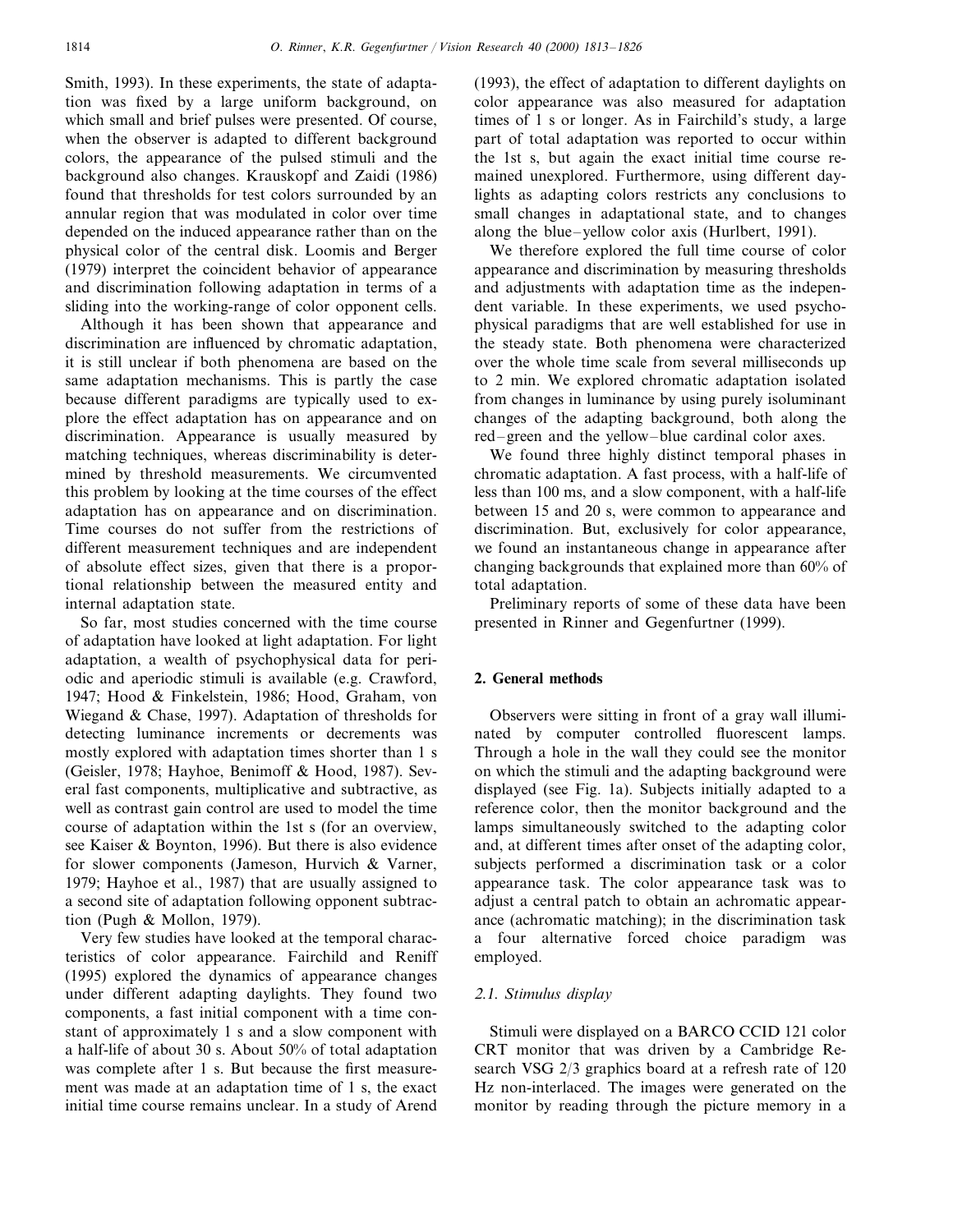raster scan and then interpreting the numbers in each location as a color defined in a 256-element color lookup table. Two 8-bit-digital-to-analog converters, which were combined to produce an intensity resolution of 12 bits, were used to control the intensity of each of the three monitor primaries. The luminances of



Fig. 1. Experimental setting. Observers were sitting in front of a gray wall looking binocularly at a monitor screen. The wall was illuminated by computer controlled fluorescent lamps. The light from the lamps could not reach the monitor (a). The gamut of the monitor and fluorescent lamps is shown in (b), with the primaries of the monitor and the lamps indicated on the corners of the triangles. The lamps could deliver virtually every monitor chromaticity. The two lines show the position of the cardinal red–green and the blue–yellow color axes. The spatial arrangement of the stimuli for the color appearance and chromatic discrimination task are shown in (c) and (d). The monitor screen and the surround were uniformly illuminated with the adapting light. In the color appearance task (c) subjects adjusted the central patch to an achromatic appearance. For discrimination (d), the task for the observer was to report which patch differed from the others.

each of the phosphors were measured at various output voltage levels using a Graseby Optronics Model 370 radiometer with a model 265 photometric filter. A smooth function was used to interpolate between the measured points and lookup tables were generated to linearize the relationship between voltage output and luminance. We also made sure that additivity of the three phosphors held over the range of intensities used in these experiments (Brainard, 1989). All the displays in the present experiments had a space-time averaged luminance of  $26.0 \text{ cd/m}^2$ . A Photo Research PR 650 spectroradiometer was used to measure the spectra of the red, green and blue phosphors at their maximum intensity setting. The spectra were multiplied with the CIE 1931 color matching functions, as revised by Judd (1951; see Wyszecki & Stiles, 1982, Table 1 (Section 5.5.3)), to derive CIE *x*, *y* chromaticity coordinates and the luminance *Y* of the phosphors (Irtel, 1992). All further references to luminance and photometric luminance refer to the  $V(\lambda)$  curve as modified by Judd (1951), and values are given in  $cd/m^2$ . All CIE coordinates also use the Judd correction. The primaries of our monitor had *x*, y, *Y* coordinates of 0.617, 0.346, 15.52 (red), 0.281, 0.604, 34.90 (green) and 0.153, 0.069, 4.223 (blue). The monitor spectra were multiplied with the Smith and Pokorny (1975) cone fundamentals to calculate absorptions and contrasts in the *L*-, *M*- and *S*-cones.

The front wall of the dark room was painted with a neutral gray. Two sets of three Osram L36W/ 66 fluorescent lamps (red, green, and blue) illuminated this wall from two sides. The lamps where controlled by six Osram Quicktronic HF  $1 \times 36/230 - 240$  DIM dimmbars, which were in turn controlled by six digitalto-analog converters with a resolution of 12 bits per DA channel. Even though the relationship between voltage and intensity was almost linear for the lamps, small residual nonlinearities were corrected by using lookup tables. The chromaticities of the three lamppairs were measured on the painted wall with the Photo Research PR650 spectroradiometer. The paint of the wall was chosen to make the reflected lamp primaries similar to the monitor primaries, resulting in nearly the same gamut for the background illumination and monitor (see Fig. 1b).

The rgb triplets used to control the lamps were transformed into the color space of the monitor, in order to obtain identical colors on the monitor and the adjacent parts of the wall. For each given vector of monitor phosphor values  $(\mathbf{rgb}_M)$ , the corresponding vector for the lamps  $(\mathbf{rgb}_L)$  could be calculated by performing a matrix transformation. It consisted of a linear transformation and an additive correction for the offset  $xyz_0$  (0.33, 0.30, 0.63 in CIE coordinates) delivered by the lamps with no voltage input. This offset was treated as constant additional source of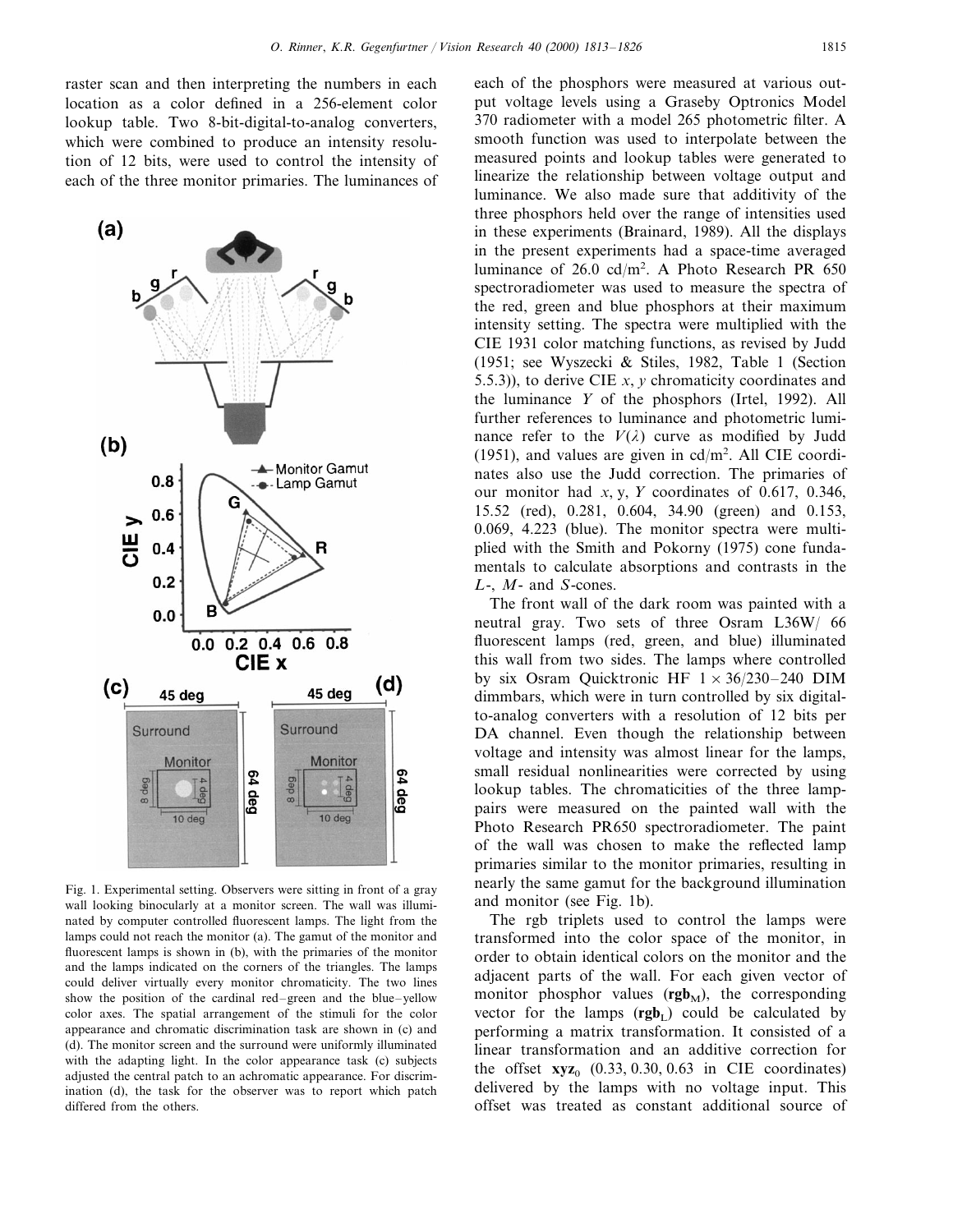| Table 1 |                                                              |  |  |  |  |
|---------|--------------------------------------------------------------|--|--|--|--|
|         | CIE coordinates and cone contrasts of adapting and reference |  |  |  |  |
|         | backgrounds <sup>a</sup>                                     |  |  |  |  |

| Hue    | CIE coordinates |       | Cone contrasts $(\% )$ |         |         |  |
|--------|-----------------|-------|------------------------|---------|---------|--|
|        | $\mathcal{X}$   | v     |                        | M       | S       |  |
| Red    | 0.379           | 0.307 | 6.2                    | $-11.7$ | 0.24    |  |
| Green  | 0.261           | 0.366 | $-6.2$                 | 11.7    | $-0.24$ |  |
| Yellow | 0.373           | 0.436 | $-0.8$                 | $-1.1$  | $-57.3$ |  |
| Blue   | 0.297           | 0.271 | 0.8                    | 11      | 57.3    |  |

<sup>a</sup> The luminance of all colors was  $26.0 \text{ cd/m}^2$ .

illumination. With  $[XYZ_M]$  being the  $3 \times 3$  matrix containing the primaries of the monitor and  $[XYZ_L]$  being the matrix of the lamp primaries, the uncorrected vector **rgb**<sup>\*</sup><sub>L</sub> was calculated as **rgb**<sup>\*</sup><sub>L</sub> = [XYZ<sub>M</sub>]  $[XYZ_L]^{-1} \cdot \mathbf{rgb}_M$ . To correct for the offset of the lamps, the rgb values that would produce the given offset were subtracted:  $\mathbf{rgb}_L = \mathbf{rgb}_L^* - [\mathbf{XYZ}_L]^{-1} \mathbf{xyz}_0$ .

## <sup>2</sup>.2. *Color space*

Adaptation occurred along the two isoluminant color axes of the DKL color space (Krauskopf, Williams & Heeley, 1982; Derrington, Krauskopf & Lennie, 1984), which is based on the MacLeod and Boynton (1979) chromaticity diagram. In this color space coordinates are defined relative to a neutral gray point. The chromaticity of the gray point was (0.33, 0.35) in CIE *x*, *y* coordinates as revised by Judd (1951), and its luminance was  $26.0 \text{ cd/m}^2$ .

Two chromatic axes intersect at the gray point, which span an equiluminant plane. All lights in this plane have the same luminance as defined by the  $V(\lambda)$ photopic luminosity function (Judd, 1951; see Wyszecki & Stiles, 1982). Modulation along the *L*–*M*cone axis is invisible to the short- (*S*) wavelength-sensitive cones and changes the excitations of the long- (*L*) and medium- (*M*) wavelength-sensitive cones so that their sum (luminance) is kept constant. Lights along this axis typically appear reddish and bluish-green. Modulation along the  $S-(L+M)$  cone axis changes the excitation of *S* cones only and is invisible to *L* and *M* cones. Lights along this axis typically appear yellow-greenish or purplish. The length of a vector that lies along a particular half axis can be described in terms of contrast delivered to the cone mechanisms (Smith & Pokorny, 1975). The maximum value of contrast that could be provided to *S*-cones by modulating lights along the  $S-(L+M)$  axis was 80.9%. By modulating lights along the *L*–*M* axis 9.1% contrast to the *L*-cones 17.5% to the *M*-cones could be provided.

# <sup>2</sup>.3. *Display setting*

Subjects were sitting 114 cm away from the front wall, which was illuminated by the fluorescent lamps. These illuminated about  $64 \times 46^{\circ}$  of the viewing field in a fairly homogeneous fashion. In the center of the wall there was a  $25.5 \times 20$  cm  $(10 \times 8^{\circ})$  rectangular hole through which the monitor, placed 65 cm behind the wall in a felt tunnel, was visible. The monitor surface was unreachable for the light from the fluorescent lamps (see Fig. 1a). Observers saw only the light emitted from the monitor phosphors and the light reflected from the wall. In all experiments the adapting monitor background had the same chromaticity as the surround consisting of the illuminated wall. When the adaptation conditions changed, the lamps changed their chromaticity synchronously with the monitor, synchronized to the vertical refresh signal of the monitor.

## <sup>2</sup>.4. *Paradigm*

In all experiments there was a reference color to which subjects initially adapted, and an adapting color to which subjects adapted to over time. Four different chromaticities (red, green, yellow, blue) for adapting and reference colors were used. They were chosen from each side of the two color axes. Chromaticities and cone contrasts of the adapting colors are given in Table 1.

Note that we did not equate cone contrasts across the different color axes. This means that *S*-cone contrasts were much higher for changes on the blue–yellow axis (57.3%) than the contrasts for *L*- and *M*-cones for changes along the red–green axis (6.2 and 11.7%, respectively). We explored the consequences of this potential confound in detail in Experiment 3 (below).

In the color appearance task, subjects had to adjust a central 3° patch until it appeared achromatic (see Fig. 1c). Most of the time, the CRT screen was uniformly illuminated with the adapting color or the reference color. The stimuli were briefly presented for 83 ms (ten frames) on the adapting background. After this brief presentation subjects could adjust the appearance for the next presentation along the color axes for which adaptation took place. For example, if the adaptation was from red to green, subjects could add more red or green along the *L*–*M* cardinal axis to the central patch; when adapting from yellow to blue subjects adjusted the patch along the  $S-(L+M)$  cardinal axis. The chromaticity changed only along the same cardinal axis, thus considerably reducing the complexity of the task. It has been shown that isoluminant adaptation along a single cardinal axis results in matches that differ mainly along the same cardinal axis (Würger, 1996). Our own preliminary experiments, where observers were allowed unconstrained three-dimensional ad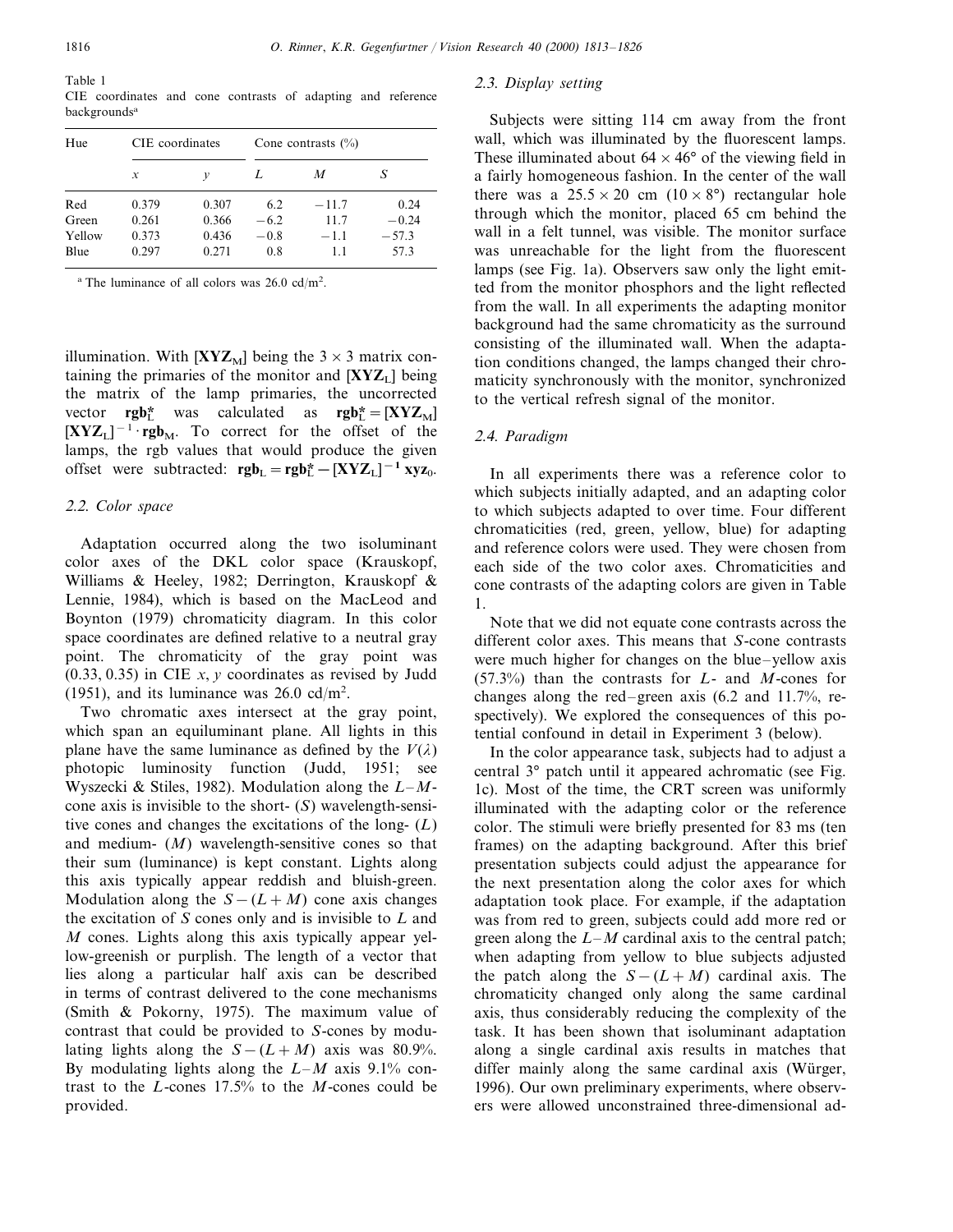justments in color space, confirmed this result for the experimental settings used here.

The Ganzfeld setting we used gave a strong impression of illumination. To get an achromatic appearance, in steady state, subjects added as much or slightly more chromaticity to the central patch as was present in the surround. With increasing adaptation over time, the central patch vanished at some point when it had the same chromaticity as the background. Therefore, the central patch was always presented with a slight increment in luminance of  $2 \text{ cd/m}^2$ . The induction effect is not or only slightly decreased under these conditions (Valberg, 1974), but this procedure ensured that the patch was always visible over the whole range of adjustments.

Chromatic discrimination was measured by a four alternative choice method with similar stimuli as used by Krauskopf and Gegenfurtner (1992). On each experimental trial, four discs of 1° diameter were presented for 83 ms (ten frames). The centers of the discs were located on the corners of a 1.7° imaginary square centered on the display (see Fig. 1d). Three of the discs (test patches) were of the same color, a randomly chosen fourth disc (comparison patch) differed slightly in increments of chromaticity along one cardinal axis. The observers task was to indicate the position of the comparison patch by pressing one of four buttons on a keypad.

## 2.5. Observers

One author (OR) and two naive female subjects (AS, MB) with normal color vision, one of them with corrected acuity, participated in this study. Two subjects (OR, AS) participated in discrimination and appearance experiments, one (MB) performed appearance experiments only.

## **3. Experiment 1: slow phase of adaptation**

We initially investigated the slow phase of adaptation, similar to Fairchild and Reniff (1995), but using adapting colors both along the red–green and blue– yellow cardinal axes. Our goal was to compare the time courses of adaptation for appearance changes and changes in discriminability, and also to compare adaptation along different color directions.

# 3.1. *Methods*

The basic methods were described above in Section 2. Here, we describe the temporal paradigm that was used to measure the time course of adaptation for adaptation times between 1 s and 2 min. To avoid long periods of adaptation and re-adaptation, we used the

'method of a thousand staircases' (Cornsweet & Teller, 1965; Mollon, Stockman & Polden, 1987) to simultaneously make measurements at all adaptation times during the same experimental session. Here, subjects initially adapted to the reference color, which was one of four colors described in Table 1. After an initial 120 s of adaptation to the reference color, the monitor background and the lamps switched synchronously to the adapting color, which was always opponent to the reference color on the same cardinal axis. For green as reference color, the adapting color was red and vice versa. For yellow as reference color, the adapting color was blue and vice versa.

At fixed times after switching to the adapting background (adaptation time), test patches were presented for 83 ms and observers had to make a decision. In the discrimination experiments, subjects indicated the position of the comparison patch; in the appearance task subjects signaled the color direction into which the chromaticity of the central patch should be pushed to obtain an achromatic appearance.

The first measurement was made at an adaptation time of 1 s. Five seconds later the next stimulus appeared, and so on, until 121 s adaptation time (see Fig. 2a). Subjects did not have any problems responding within the 5 s time interval up to the next measurement. At the end of one run observers were fully adapted to the adapting color. Instead of re-adapting to the reference color to make the next run, this adaptational state was used to measure adaptation in the other direction along the same color axis. This way, no time consuming re-adaptation procedures were necessary.

In the discrimination experiments the chromatic contrast of the comparison patch was adjusted with a staircase procedure (Levitt, 1971). The discriminated colors were also one of the four chromaticities described in Table 1. They were chosen to have maximal thresholds when adapted to the reference colors and minimal when adapted to the adapting color. For example, when measuring the time course of adaptation from red to green, observers had to discriminate between green patches. Initially, after switching from red to green, the thresholds were high. At the end, when fully adapted to green, the thresholds were low. The discriminated colors for the other adaptation conditions were chosen analogously. The experiments started with the same increment values for all adaptation times. Thirty trials for each color direction were performed by the observers, divided in  $5 \times 6$  trials per session. The thresholds and the slope of the psychometric functions were then calculated using probit analysis (Finney, 1971).

In the appearance experiments, the chromaticity of the central patch was adjusted by a staircase procedure with decreasing step size after each reversal. The patch initially had the same chromaticity at all adaptation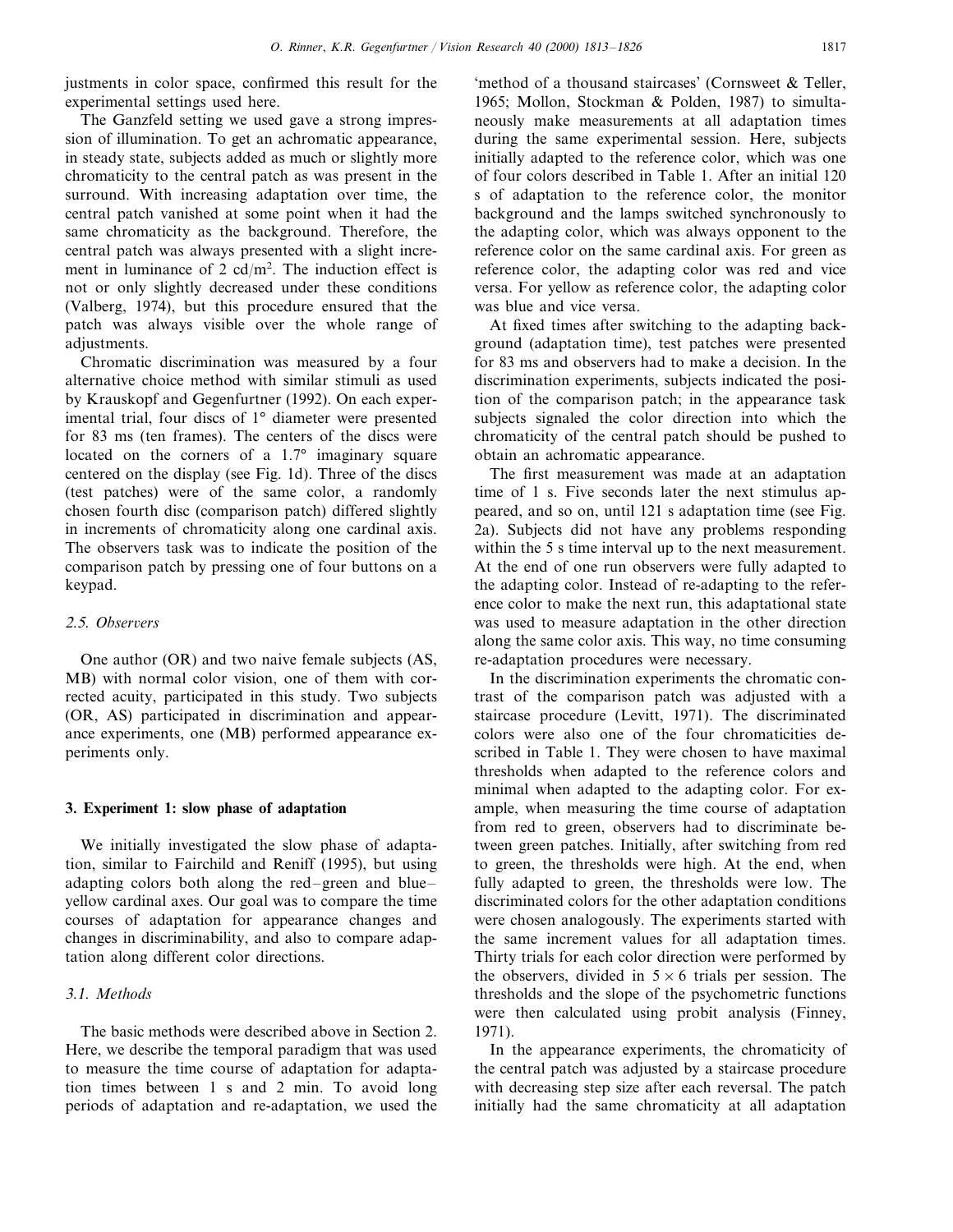times. Chromaticity was changed into one of two directions on the color axis of adaptation, according to the answers of the observers. The achromatic loci were calculated applying a probit analysis to the choices.

The resulting time courses of discrimination and color appearance were fitted with exponential decay functions of the form  $y = y_0 + A \cdot e^{-kt}$ . To judge the significance of differences of time constants for adaptation along different color axes, we estimated the confi-





Fig. 2. (a) Temporal paradigm used to measure the time courses of adaptation from 1 to 121 s adaptation time. The stimulus configuration for the appearance task is shown, the same paradigm was used for chromatic discrimination. Observers initially adapted to a reference color (symbolized by dark gray). After switching to the adapting color (light gray), stimuli were displayed at fixed adaptation times. Observers made their decision in between the stimulus presentations. Stimuli were presented for 83 ms (ten frames). (b and c) Slow phase of adaptation. Comparison of half-lives across subjects and color axes. Fits were performed for  $1-120$  s adaptation time. On the *x*-axis the adapting colors are indicated; reference colors were always the opponent colors. The half-lives and confidence intervals were computed from median and quartiles of the bootstrap distribution of time constants. (b) Color appearance. (c) Discrimination.

dence intervals for the exponential half-lives, which can be calculated from the time constant as  $t_{0.5} = (\ln 2)/k$ . Because there is no analytical method that gives the confidence interval for an exponential decay fit as a function of the confidence intervals of the individual thresholds, we applied a parametric bootstrap method (Efron & Tibshirani, 1998).

For each time course, 1000 samples were created by varying each measured threshold or adjustment according to the confidence interval given by the probit analysis. To each of these samples, an exponential decay function was fitted. The distribution of the resulting half-lives can be used to deduce a confidence interval. Because the distributions were not always normally distributed, we took the median and the quartiles as robust estimators for the true half-lives and the confidence regions. Note that the estimates of the half-lives or of their confidence intervals do not depend on the chosen units.

## 3.2. *Results*

Time courses were measured for three observers (OR, AS, MB) in the color appearance task, and for two observers (OR, AS) in the discrimination task. Four different color directions were measured for each observer. Fig. 2 shows the exponential half-lives for all observers and color directions, both for appearance changes (Fig. 2b) and discrimination changes (Fig. 2c). For adapting from yellow to blue the thresholds of observer AS were out of range for the chromaticities chosen as the adapting background. For this observer, the time course of discrimination could not be determined for this condition, whereas the time course of color appearance could be measured. Inspection of the 75% confidence intervals shows that there are no marked differences between the four different color directions. Half-lives are typically on the order of 15– 25 s, with some variation between observers and very little variation between color directions. There might be a tendency for adaptation along the blue–yellow axis to occur slightly quicker, but it is questionable whether the small difference we observed (5 s on average) is of any practical significance when looking at such a slow overall timescale

Therefore we decided to average the curves to get more statistical power for the comparison between appearance and discrimination. Fig. 3 shows the result, percentage of adaptation between 1 and 121 s as a function of time, for appearance (circles) and discrimination (squares). The average curves were calculated by normalizing the individual curves with  $y_0=0$  and  $A=$ 100 before averaging, giving equal weight to each data set. The simple first order exponential decay model describes the data quite well in the time interval from 1 to 121 s. The data show no systematic deviation from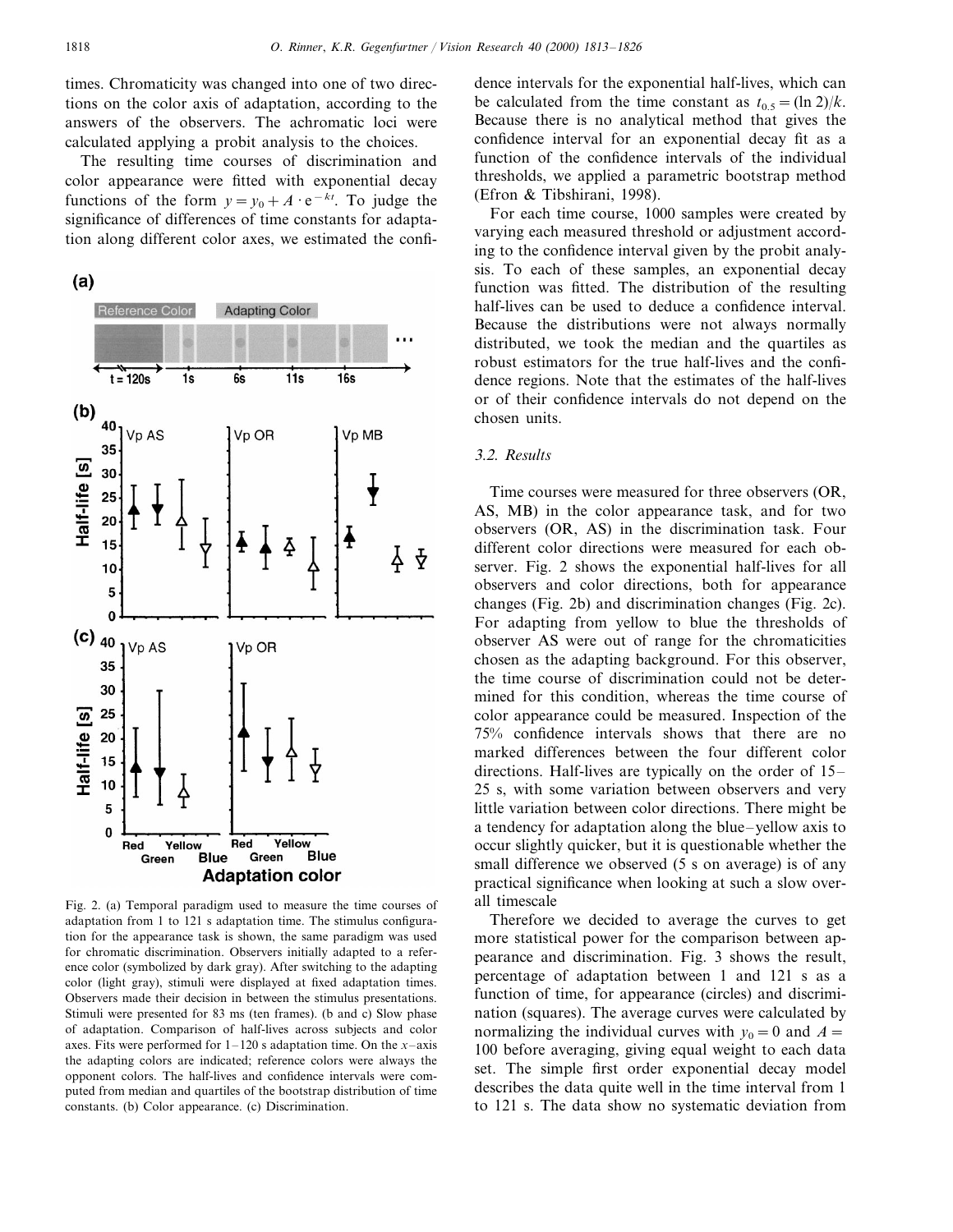

Fig. 3. Slow phase of adaptation. Averaged thresholds and adjustments for two subjects (OR, AS) and three adaptation conditions (red–green, green–red, blue–yellow) for which data for both discrimination and appearance was available. Individual fits were normalized to an offset of 0% and an amplitude of 100% before averaging. The fits of the averaged data were also normalized to 100% amplitude (details in text). The half-lives of the averaged curves were 18.4 s for discrimination and 19.6 s for appearance.

the exponential function. For the color appearance data, which are less noisy than the threshold data, the first order exponential function is an almost perfect model. The estimated half-lives for appearance and discrimination were  $19.6 \pm 0.8$  and  $18.4 \pm 1.8$  s, respectively, which is insignificant for statistical as well as practical purposes.

# 3.3. *Discussion*

These results show convincingly that there are changes in both appearance and discrimination occurring up to 2 min after changes in adaptation. The same, or similar, adaptational mechanisms seem to be involved for discrimination and appearance, since the time courses are practically identical for both dependent measures during that interval. Furthermore, adaptation seems to work in the same manner in all four different color directions we investigated here. This is interesting, because natural daylight changes, which occur on such a slow time scale, are almost exclusively along the blue–yellow color axis (Worthey, 1985; Hurlbert, 1991). Therefore, one could have imagined that such a slow mechanism might have evolved only along that axis. However, this was not the case.

Interestingly, no obvious physiological basis for this slow phase of adaptation has been described yet. Since it is functional in both appearance and discrimination, we speculate that it should occur at the retino-geniculate or an early cortical level. Yeh, Lee and Kremers (1996) have described chromatic adaptation effects in the lateral geniculate nucleus of macaque monkeys on a

similar time scale. And recent data by Müller, Metha, Krauskopf and Lennie (1999) indicate adaptational changes of single neurons in primary visual cortex of macaques that occur on a time scale of 8 s or even slower.

#### **4. Experiment 2: fast phase of adaptation**

The first order exponential model describes the data well in the time interval from 1 to 121 s, but only a small percentage of the total adaptation — defined as the difference in steady states between reference and adapting color — occurs during that interval. Most of adaptation occurs within the 1st s. To explore this initial component, we had to resort to a different paradigm. In the following, we will describe the time course of adaptation during the 1st s.

# <sup>4</sup>.1. *Methods*

Methods were as above, with the exception of a different temporal paradigm. As in the experiments for the long time scale, observers initially adapted to a reference background for 2 min. Again, stimuli were presented for 83 ms at several fixed times after switching to the adapting background. However, 250 ms after the stimulus was displayed, the background switched back to the reference color and 15 s of re-adaptation occurred (see Fig. 4a). This re-adaptation ensured that adaptation always started from a defined state. Again, different adaptation times were interleaved within each experimental session. For discrimination experiments, 12 staircase reversals for each threshold were measured; for appearance ten reversals were used. Thresholds and achromatic loci were determined as above for the slow phase. The chromaticities of adapting background and reference background also were the same as in the previous experiments, described in Table 1. For brevity, we constrained our measurements to one color direction on each axis, from green to red, and from blue to yellow.

For the time course of discrimination, thresholds for five different adaptation times, ranging from 25 to 500 ms, were measured. For color appearance, achromatic adjustments at six different adaptation times were made. Steady state thresholds or adjustments when adapted to the reference color were determined in the same experimental sessions. The procedure for these steady state values was the same except for the background, which did not change its chromaticity on these trials, but remained constant. A comparison of these steady state measurements to measurements without any changes to adaptation showed that the 15 s readaptation period completely erased any effect the adapting color might have had on the state of adapta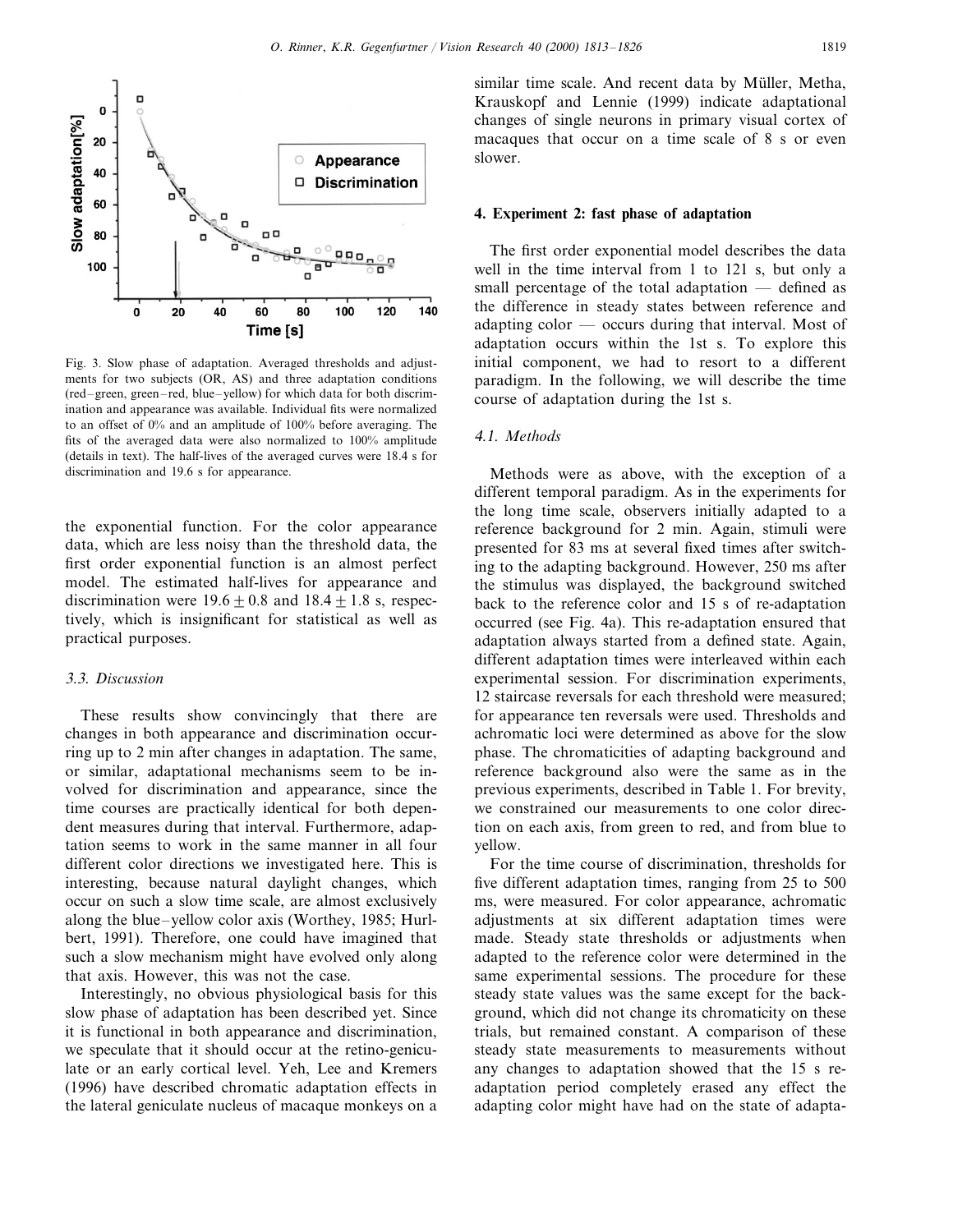tion. This was not the case for shorter periods of readaptation, as determined by preliminary experiments.



Fig. 4. (a) Temporal paradigm for the short time interval with 0 s–500 ms adaptation time. Observers initially adapted to a reference color (symbolized by dark gray). After switching to the adapting color (light gray), stimuli were displayed at fixed adaptation times. After the stimulus presentations observers made their decision. A 15 s re-adaptation to the reference background occurred after each stimulus presentation. Adaptation times are symbolized as  $t_a$ . Stimuli were presented for 83 ms (ten frames). (b and c) Fast phase of adaptation. Comparison of half-lives between the two subjects and two color axes. Fits were performed from 0 s–500 ms for discrimination and 25–500 ms for color appearance. On the *x*-axis the adapting color is indicated. Reference colors were the opponent colors. The half-life and confidence intervals were computed from median and quartiles of the bootstrap distribution of time constants. (b) Appearance. (c) Discrimination.



Fig. 5. Fast phase of adaptation. Averaged data of two subjects (OR, AS) and two adaptation conditions (green–red, blue–yellow) were fitted with a first order exponential decay function. Averaging was done as in Fig. 3. The half-lives of adaptation for the averaged curves are 44 ms for discrimination and 67 ms for color appearance.

#### <sup>4</sup>.2. *Results*

Fig. 4 shows the bootstrapped half-lives for color appearance and discrimination. As before, the data were fitted with first order exponential decay functions. Although the fits were not as good as for the slow phase, the deviations from this type of kinetic function were not systematic, making it reasonable to calculate the half-lives by using the time-constants. These were derived by bootstrapped fits from 25 to 500 ms for color appearance and from 0 to 500 ms for chromatic discrimination. Due to the high sensitivity of this method, and the small number of data points, the confidence intervals are relatively large. Half-lives varied between 34 and 92 ms. Again, as for the slow phase of adaptation, there is no significant difference across different color directions. Differences between the two observers were negligible.

We therefore averaged the individual curves to compare the time course of appearance and discrimination for that initial time period. Fig. 5 shows the percentage of fast adaptation as a function of adaptation time. Averaging was done as described above for the slow phase. On average, across color directions, the half-life of this fast adaptation process is 67 ms for appearance and 44 ms for discrimination.

## <sup>4</sup>.3. *Discussion*

For both, color appearance and discrimination, there is a fast phase with half-lives between 40 and 70 ms. This is roughly similar to time constants found for receptoral processes in light adaptation (Hayhoe, Benimoff & Hood, 1987), and the cones themselves are indeed the most likely candidates for a neuronal sub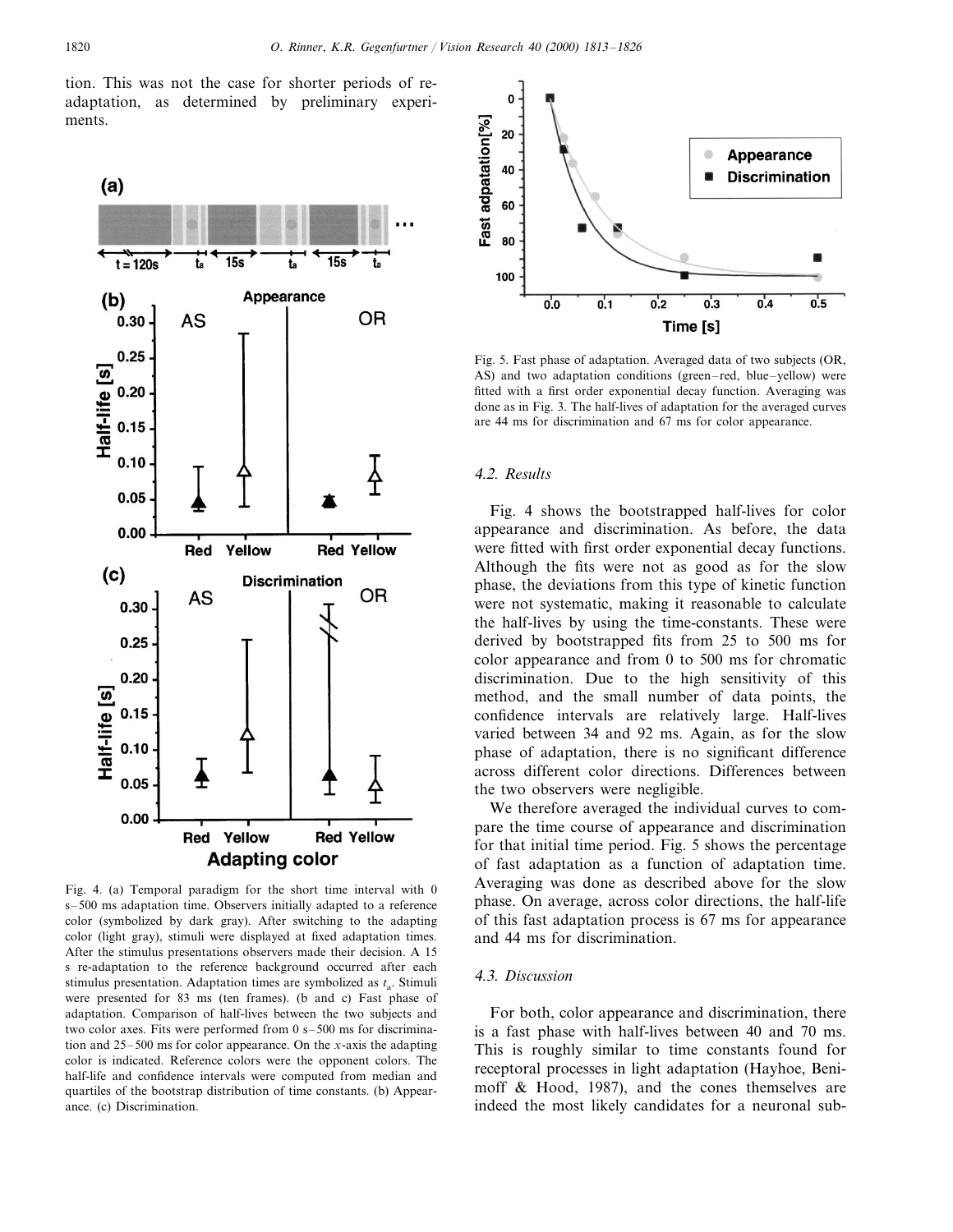strate of this fast adaptational process although it is probably not a reduced sensitivity of single cones (Nunn, Schnapf & Baylor, 1984). Note that because this phase of adaptation occurs both in appearance and discrimination, it has to be situated at a rather early processing stage.

The properties of the time course of adaptation and the differences between discrimination and appearance are best demonstrated by looking at the total time course. Fig. 6 shows typical data for one adaptation condition (green to red) for one subject (AS) for color



Fig. 6. (a) Full time course of adaptation of chromatic discrimination for a single observer (AS) for adaptation from green to red, as described in Table 1. On the *x*-axis the time after switching from reference background to adapting background (adaptation time) is plotted. The two boxes indicate the time intervals explored by the two separate experiments. The *y*-axis on the left shows the decrease of thresholds expressed as rms cone contrast. On the right *y*-axis adaptational state is expressed as percent adaptation scaled to the steady state thresholds, when adapted to the reference color or the adapting color. (b) Time course of color appearance for a single observer (AS) for adaptation from green to red. The *y*-axis shows the adjusted chromaticity of the central patch expressed as MacLeod–Boynton *r* color coordinate. The three boxes mark the time intervals that were explored in different experiments. On the right *y*-axis adaptational state is expressed as percent adaptation scaled to the steady state adjustments, when adapted to the reference color or the adapting color. The open symbols on the left *y*-axis indicate the chromaticity of the reference and the adapting background.

discrimination (Fig. 6a) and appearance (Fig. 6b) over the whole range of adaptation times. The first data points at 0 s adaptation time are the steady state thresholds or adjustments when adapted to the reference color. As adaptation time increases, thresholds decrease by about a factor of 7. For color appearance, with increasing adaptation time the chromaticity of the patch is pushed towards the background chromaticity. Dependent on observer and background, the stimuli are adjusted to 86–110% of the background chromaticity on steady state.

The time course of color discrimination thresholds as function of adaptation time in Fig. 6a was explored in two separate experiments. The light gray and the dark gray boxes mark the range of adaptation times measured using the two paradigms described for Experiment 2 and 1. For color discrimination there is an initial fast phase within the first 500 ms, and the rest of adaptation is carried out within about 2 min. Although measured in different experiments, the time courses of the two intervals overlap reasonably well to assume a smooth decrease in thresholds with our settings.

The time course of color appearance is shown in Fig. 6b. As in Fig. 6a, the boxes mark the time intervals where adaptation was measured with different experiments. As before, the effects of adaptation were measured in two intervals. The left *y*-axis shows the adjusted chromaticity of the central patch. The open symbols on the axis mark the chromaticity of the reference background and the adapting background. The right *y*-axis is scaled in percentage of total adaptation with the steady state adjustments, adapted to the (green) reference color and the (red) adapting color, as 0 and 100%. Again, we observe the same two phases, fast and slow, as in the discrimination experiments.

Although the slow and the fast phase together make up a single transition function of the adapting system, it is correct to fit the two phases separately because of the huge differences in their time constants. These differences between slow and fast phase were not caused by the different paradigms used to make the measurement, since there is good agreement for the adaptation times between 500 ms and 1 s. The offsets between the two time windows are always smaller than 8% of the total range of thresholds between the two steady state conditions. In both appearance and discrimination, the fast phase contributes about as much to adaptation within the first 500 ms, as does the slow phase between 1 s and 2 min.

Are these two phases all the processes that contribute to adaptation? While this is the case for color discrimination, as can be seen in Fig. 6a, it is clearly not the case for color appearance (Fig. 6b). Rather, the largest part (about 60%) of color appearance changes occur before we made our first measurement for the fast phase, thereby suggesting half-lives significantly shorter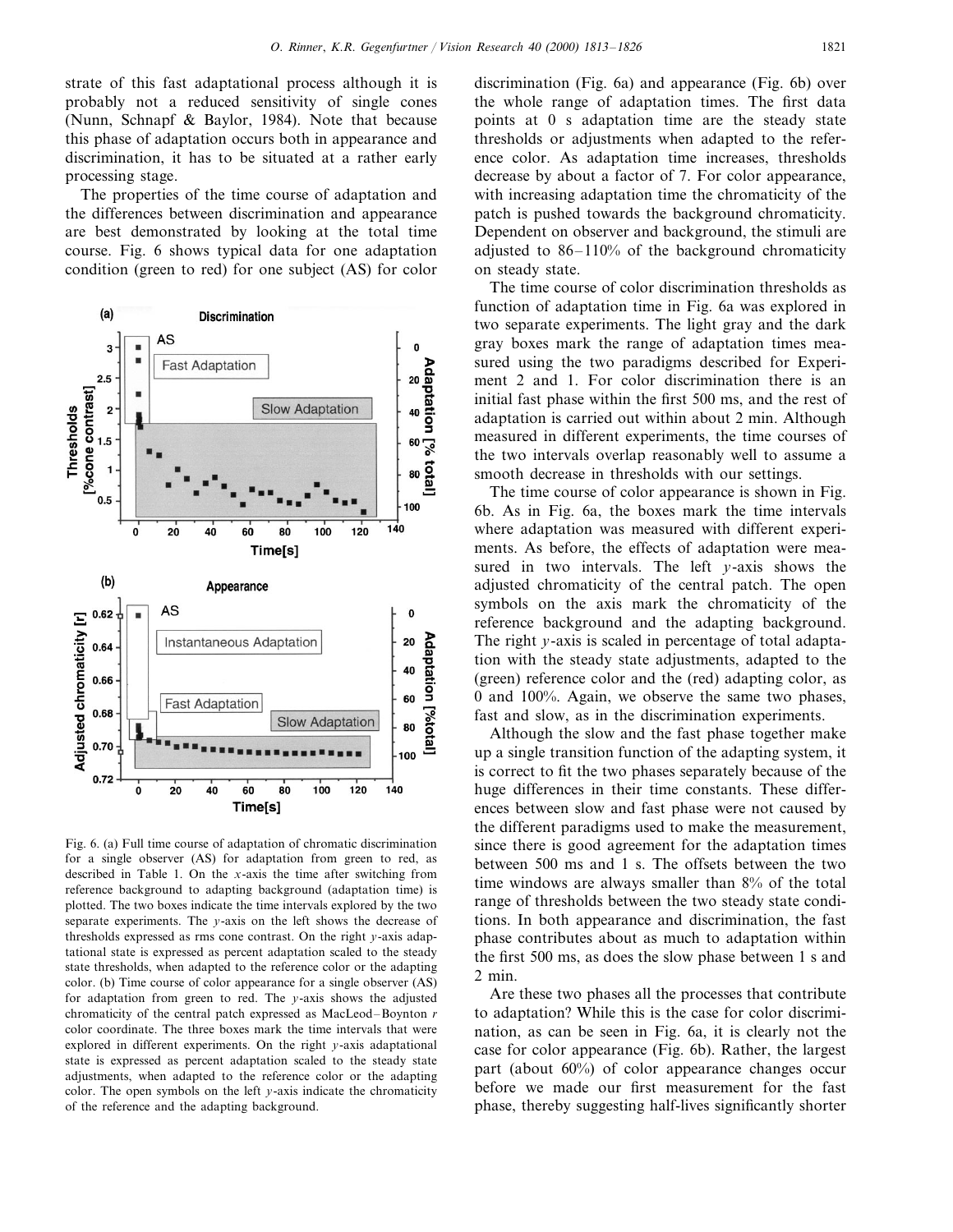Table 2

CIE coordinates and cone contrasts of adapting and reference colors used in color appearance experiments for the instantaneous phase of adaptation<sup>a</sup>

| Hue       | Adapting colors |          |          | Reference colors |          |        |        |         |  |  |  |
|-----------|-----------------|----------|----------|------------------|----------|--------|--------|---------|--|--|--|
|           | Red             | Yellow   | Green 1  | Green 2          | Green 3  | Blue 1 | Blue 2 | Blue 3  |  |  |  |
| CIE $x$   | 0.379           | 0.373    | 0.309    | 0.290            | 0.261    | 0.361  | 0.307  | 0.297   |  |  |  |
| CIE $\nu$ | 0.307           | 0.436    | 0.343    | 0.351            | 0.366    | 0.314  | 0.295  | 0.271   |  |  |  |
| L         | $6.2\%$         | $-0.8%$  | $-1.8%$  | $-3.5%$          | $-6.2%$  | 0.2%   | 0.4%   | $0.8\%$ |  |  |  |
| M         | $-11.7%$        | $-1.1\%$ | 3.3%     | 6.7%             | 11.7%    | 0.3%   | 0.6%   | $1.1\%$ |  |  |  |
| S         | 0.24%           | $-57.3%$ | $-0.05%$ | $-0.09%$         | $-0.24%$ | 16.4%  | 32.7%  | 57.3%   |  |  |  |

<sup>a</sup> Adapting colors remained the same along a color axis. The reference colors varied from only slightly saturated to highly saturated. The luminance of all colors was  $26.0 \text{ cd/m}^2$ .

than 25 ms, more on the order of 10 ms. We performed another experiment to characterize this instantaneous step more rigorously.

# **5. Experiment 3: instantaneous adaptation step for color appearance**

Since this instantaneous step in adaptation occurred only for appearance, we only measured appearance adjustments in this experiment. We initially tried to characterize the exact temporal characteristics by increasing the temporal resolution of our measurements, but these attempts failed. The measurements at even shorter adaptation times (8 or 17 ms) turned out to be very noisy. Instead, we used reference colors of different saturation to investigate whether this process acts in a multiplicative or in a subtractive manner.

#### <sup>5</sup>.1. *Methods*

Again, we measured chromatic adjustments in steady state, after 25 and 250 ms. Three subjects (OR, AS, MB) participated in these experiments. The experimental paradigm was the same as in the experiments for the fast phase of adaptation. To figure out if this instantaneous component acted in a subtractive or rather in a multiplicative way, we used different reference backgrounds with a single adapting background. Adaptation occurred from different saturated greens to red as described in Table 2. Along the  $S-(L+M)$  axis adaptation occurred from different saturated blues to yellow as described in Table 2. To measure the ratio of this initial process with reference to total adaptation, we also measured the adjustments in the steady state, fully adapted to the adapting color. If the adaptational process involved here are multiplicative, then the curves for the different reference backgrounds should completely overlap when plotted as a function of the total

adaptation. If a subtractive process is contributing, then the different curves will not overlap, but will be shifted relative to each other.



Fig. 7. Instantaneous phase of adaptation. Data of one subject (OR) for adaptation from three different green reference backgrounds to the same red adapting background is shown. In (a) chromaticity is indicated as MacLeod–Boynton color coordinate *r*. The chromaticities of the reference and adapting backgrounds are indicated by open symbols on the *y*-axis. The first points at 0 s mark adjustments in steady state, when adapted to the reference background. The last point at 120 s shows the adjustment in steady state when adapted to the red reference background. In (b) the same data, plotted as percentage of total adaptation, are shown. The first values in (a) at 0 s are 0%, 100% is the steady state adjustment, adapted to the red background.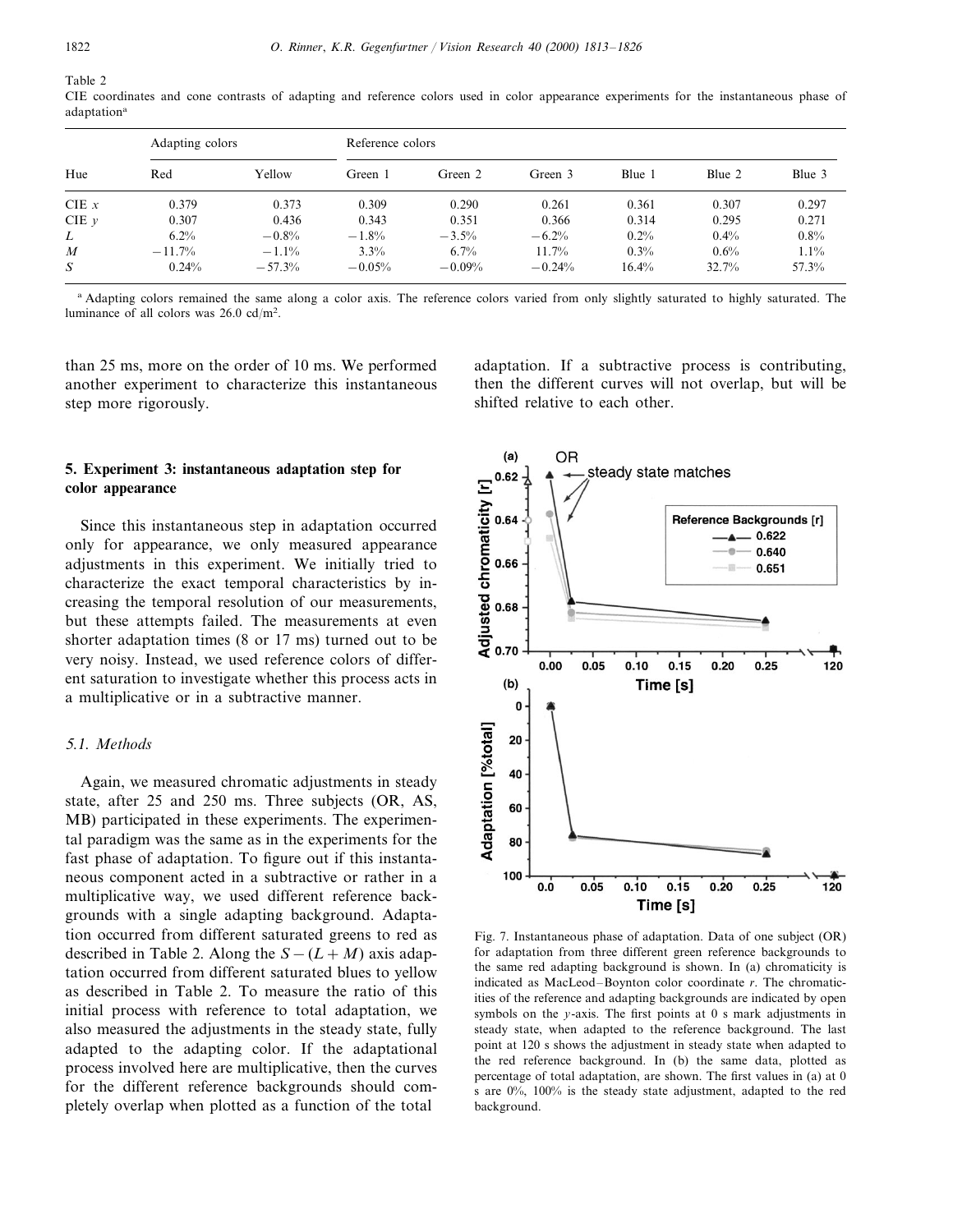## <sup>5</sup>.2. *Results*

Fig. 7 shows the results for one subject (OR) for adaptation from green to red. The adjusted chromaticity (as the MacLeod–Boynton *r* coordinate) is shown as a function of adaptation time. For the least saturated background, adjustments at 25 ms after switching to the red background are already far on the red side. For the higher saturated green backgrounds, adjustments are grayish, and the absolute size of the initial steps becomes bigger.

Scaled as total adaptation, with  $0\%$  as steady state setting, adapted to reference background, and 100% as steady state setting, adapted to adapting background, the initial step explains 68% of adaptation, independently of the reference background. The same result, with step sizes varying between 60 and 75% were found for the other subjects and for the  $S-(L+M)$  axis. These data are not shown here. These findings indicate a very fast, multiplicative mechanism which explains the major part of color appearance changes under changing illumination conditions.

## <sup>5</sup>.3. *Discussion*

Because this instantaneous mechanism does not act in adaptation of discrimination thresholds, it can not be located at the retinal level. Otherwise discrimination thresholds should also be influenced by this component with its huge effect size. Therefore the fastest mechanism is of the highest order, located after the two others which were common to color appearance and discrimination. These results are in line with models that ascribe color induction to higher order, cortical sites. Since this initial step occurs more or less instantaneously, we think that it reflects higher order spatial interactions that have been described in steady state experiments (Krauskopf & Zaidi, 1986; Vimal & Shevell, 1987; Zaidi, Spehar & DeBonet, 1998; Shevell & Wei, 1998). It is probably based on interactions of the test stimuli with the spatial surround, and not on local, temporal changes of adaptation. In other words, this is a color contrast phenomenon, rather than a strict adaptational effect.

Since this instantaneous step made the biggest contribution to color appearance, this implies that higher order processes are more important for appearance than low level, retinal processes, such as von Kries receptor scaling. Less than 40% of the appearance changes can be explained by classical adaptation of cones or opponent channels. While the data argue against a strict interpretation of the von Kries law as a scaling occurring in the photoreceptors themselves, they agree quite well with a more generalized version of the von Kries law, which assumes the scaling to occur along three arbitrary axes of color space (see, for example, Bäuml, 1999).

# **6. General discussion**

In summary, three phases of adaptation could be identified by their temporal characteristics. A slow phase with a half-life of 15–20 s and an exponential decay characteristic is common to appearance and discrimination. After about 2 min, chromatic adaptation has reached its steady state. A fast phase with a half-life between 40 and 70 ms is also common to color appearance and discrimination. The time course of adaptation for color discrimination consists of these two components only. Exclusive for color appearance, there is a third phase which is complete after no more than 25 ms, and makes the biggest contribution of all adaptation processes, about 60% of the total adaptation for color appearance. No differences between different color directions were found for any of these phases.

#### <sup>6</sup>.1. *Contrast* 6*ersus adaptation*

We think that the differences between these three temporal components reflect the properties of two classes of steady state color appearance phenomena: successive contrast and simultaneous contrast, as defined for example by Kirschmann (1891). Classical adaptation processes located on retinal or opponent channel sites contribute to relatively slow appearance changes and to slowly decreasing aftereffects, in what is usually called successive contrast. A higher order, non adaptive, process changes the appearance of stimuli that are simultaneously presented with the background. We have shown here that these are indeed effects occurring at completely different time scales. All the processes described here contribute together to the induction effect in steady state.

# 6.2. *Slow adaptation*

Slow chromatic adaptation processes have been reported by Fairchild and Reniff (1995) for adaptation to different daylights. They used a sum of two exponential decay functions to describe the full time course. The slower part had a half-life of about 30 s. Our results for the slow phase of chromatic adaptation agree with Fairchild's results, although they indicate a slightly faster half-life of about 20 s. By using more highly saturated adapting colors that deliver contrast also to the *L*- and *M*-cones we were able to extend these findings to the red–green channel. The half-lives we found are also quite similar to those found in other experiments on color appearance (Shevell, 2000) and color detection (Krauskopf et al., 1982).

## 6.3. *Fast adaptation*

A second adaptive component is also common to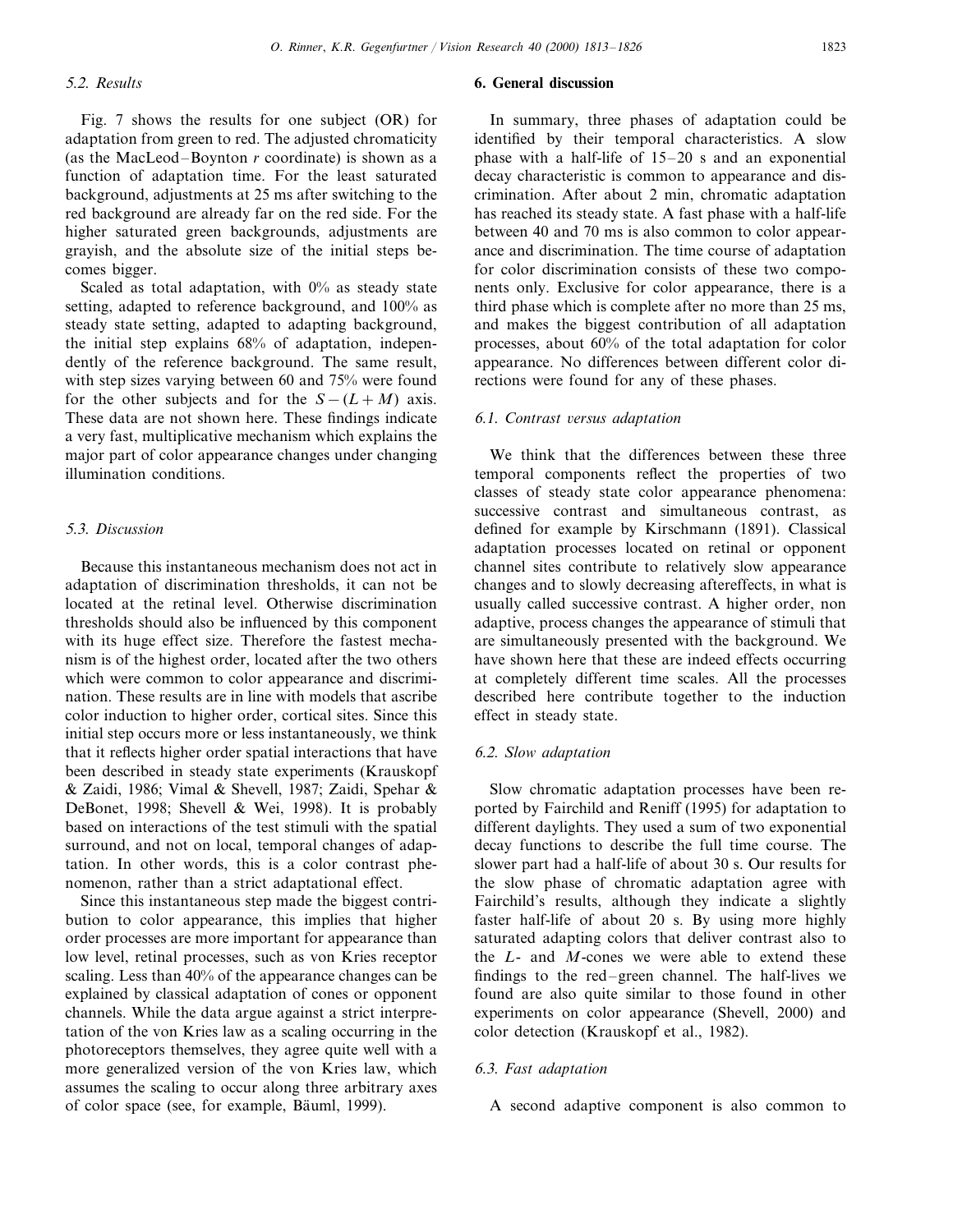color appearance and discrimination for both cardinal color axes. This mechanism is faster; it has a half-life of 40–70 ms. This fast component, is responsible for about 50% of total adaptational effects on discrimination in our setting. Because of its timescale, this mechanism might correspond to local receptor adaptation, as described in light adaptation psychophysics (Hayhoe et al., 1987). For chromatic adaptation this fast part has not been described yet.

Data from the psychophysics of light adaptation (Hayhoe et al., 1987; Graham & Hood, 1992) indicate more than one component in the early adaptation process for light adaptation, making a first order exponential decay fit a bad description. Graham and Hood (1992) use a multiplicative and a subtractive module before a compressing nonlinearity. To account for adaptive behavior with periodic stimuli, additional modules have to be included (Hood et al., 1997). The reason why in our experiments this adaptation process can be roughly described by a low pass filter function could be the enormous differences in cone contrasts between light adaptation and purely chromatic adaptation. Whereas for chromatic adaptation the change in cone excitations is only about  $10-15%$ , in light experiments cone excitations differ by log units.

On a physiological basis, the nonlinear relationship between quantum catch and receptor excitation can be modeled by four factors: pupil responses; cone photopigment bleaching (Rushton, 1972); cone response nonlinearity; and cellular adaptation as described by Boynton and Whitten (1970). All these processes contribute to a adjustment of cones working range, but not all processes will become visible with small cone contrast changes. Pigment depletion for example, which clearly plays a role in light adaptation, is not significantly involved here. Thus, a first order exponential decay function for the fast adaptation phase may occlude more complex mechanism in early adaptation processes, but under low contrast conditions it seems to be a satisfying approach.

# 6.4. *Instantaneous adaptation*

Whereas the above two adaptation mechanisms affect discrimination and appearance, probably by acting on the input to the visual cortex at some stage, the instantaneous component is a higher order mechanism, affecting only color appearance. It acts in a multiplicative manner. Independent of reference background, more than 60% of the total induction effect is complete within 25 ms. In studies with adaptation times of 1 s or more (Arend, 1993; Fairchild & Reniff, 1995; Werner, Sharpe & Zrenner, 1999) this extremely fast component could not be distinguished from the slower processes described above. Since the instantaneous process does not contribute to chromatic discrimination, it must be acting on the color signal at a rather late stage, certainly after primary visual cortex, V1. Since this process also makes the largest contribution to color appearance changes, it follows that appearance, and with it color constancy, is mainly determined by higher-order, cortical processes, and only to a small extent by retinal adaptation or gaincontrol mechanisms, such as suggested by von Kries (1902).

At first sight, it seems odd that the fastest mechanism should be the one acting last. However, it has to be kept in mind here that our adaptation times cannot be equated with absolute processing times. Rather, they correspond to the temporal difference between reference background and adapting background. Simultaneous contrast is most likely mediated by areas in extrastriate visual cortex, which typically have latencies of 60–120 ms (Nowak, Munk, Girard & Bullier, 1995). Our results simply show that *after* such a latency, the reference background is taken into account almost immediately. Most likely, this is done by long-range spatial interactions, such as have been described in macaque area V4 (Schein & Desimone, 1990).

# **7. Conclusions**

The effects of adaptation on color appearance and chromatic discrimination are mediated by at least two common mechanisms: A fast desensitization with a half-life of 40–70 ms and a slower component with a half-life of about 20 s. Chromatic adaptation is essentially complete after 2 min. Color appearance but not discrimination is strongly influenced by a third, extremely fast mechanism. This rapid component is therefore due to cortical computations, and situated after the other adaptive stages. This agrees with a recent neuropsychological study by Rüttiger, Braun, Gegenfurtner, Petersen, Schönle and Sharpe (1999) who found selective deficits for color constancy, but not for color discrimination, after circumscribed unilateral lesions of cortex.

# **Acknowledgements**

We would like to thank Karl-Heinz Bäuml, John Krauskopf and Qasim Zaidi for valuable discussions of these experiments. We are grateful to Angelika Steinhart and Melanie Blümle for patiently participating in these experiments. KRG was supported by a Heisenberg-Fellowship from the Deutsche Forschungsgemeinschaft (DFG Ge 879/4-1).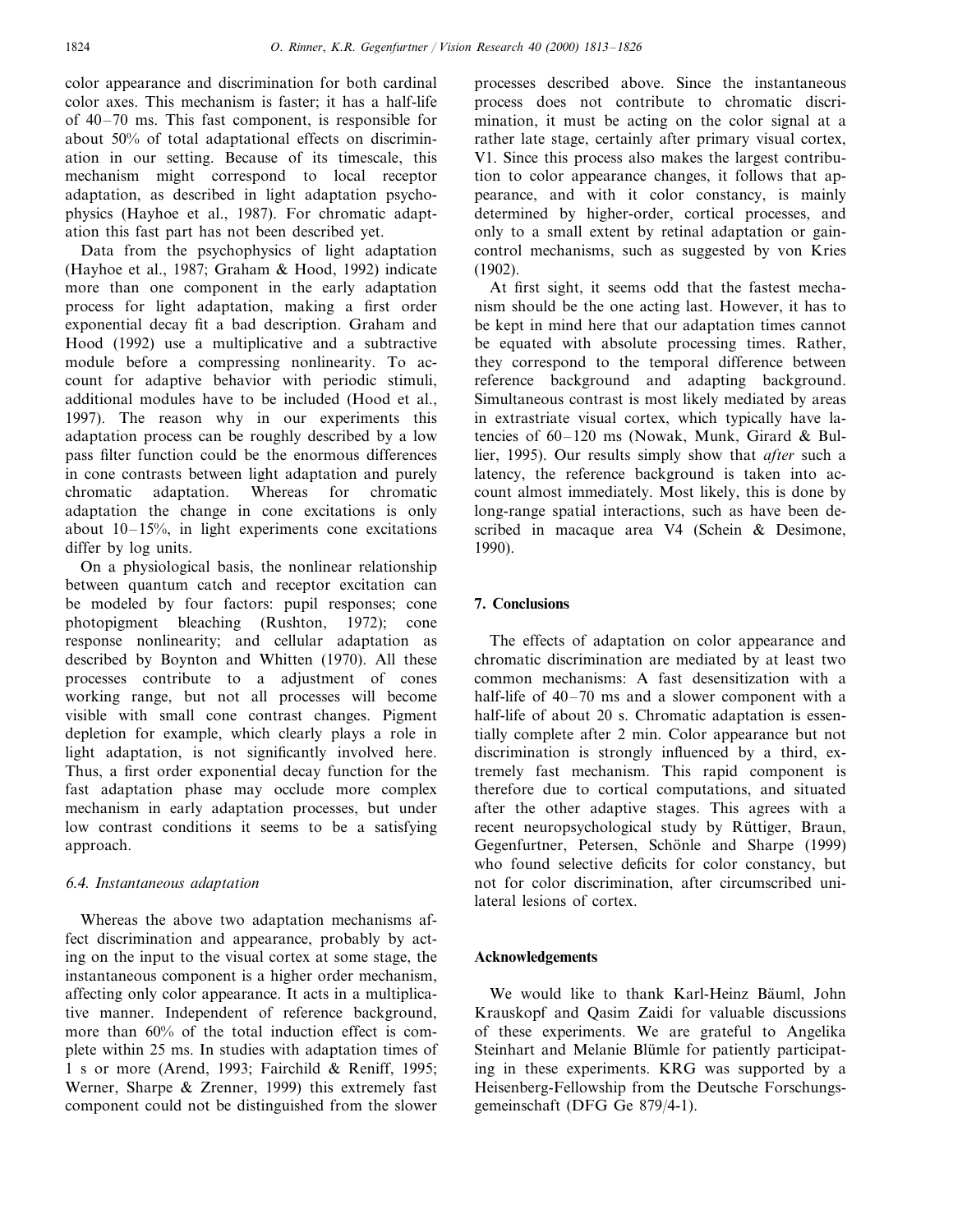#### **References**

- Arend Jr, L. E. (1993). How much does illuminant color affect unattributed colors? *Journal of the Optical Society of America A*, 10, 2134–2147.
- Bäuml, K. H. (1994). Color appearance: effects of illuminant changes under different surface collections. *Journal of the Optical Society of America A*, 12, 531–542.
- Bäuml, K. H. (1999). Simultaneous color constancy: how surface color perception varies with the illuminant. *Vision Research*, 39, 1531– 1550.
- Brainard, D. H. (1989). Calibration of a computer controlled color monitor. *Color Research and Application*, 14, 23–34.
- Brainard, D. H., & Wandell, B. A. (1992). Asymmetric color matching: how color appearance depends on the illuminant. *Journal of the Optical Society of America A*, 9, 1433–1448.
- Boynton, R. M., & Whitten, D. N. (1970). Visual adaptation in monkey cones: Recordings of late receptor potentials. *Science*, 170, 1423– 1426.
- Chichilnisky, E. J., & Wandell, B. A. (1995). Photoreceptor sensitivity changes explain color appearance shifts induced by large uniform backgrounds in dichoptic matching. *Vision Research*, 35, 239–254.
- Cornsweet, T. N., & Teller, D. Y. (1965). Relation of increment thresholds to brightness and luminance. *Journal of the Optical Society of America*, <sup>55</sup>, 1303–1308.
- Crawford, B. H. (1947). Visual adaptation in relation to brief conditioning stimuli. *Proceedings of the Royal Society of London*, *Series B*, 128, 232–247.
- Derrington, A. M., Krauskopf, J., & Lennie, P. (1984). Chromatic mechanisms in lateral geniculate nucleus of macaque. *Journal of Physiology*, 357, 241–265.
- D'Zmura, M. (1999). Contrast gain control. In K. R Gegenfurtner, & L. T. Sharpe, *Color vision* (pp. 369–386). New York: Cambridge University Press.
- Efron, B., & Tibshirani, R. J. (1998). *An introduction to the bootstrap*. New York: Chapman & Hall/CRC.
- Fairchild, M. D., & Reniff, L. (1995). Time course of chromatic adaptation for color-appearance judgements. *Journal of the Optical Society of America A*, 12, 824–833.
- Finney, D. J. (1971). *Probit analysis*. Cambridge: Cambridge University Press.
- Geisler, W. S. (1978). Adaptation, afterimages and cone saturation. *Vision Research*, 18, 279–289.
- Graham, N., & Hood, D. C. (1992). Modeling the dynamics of light adaptation: the merging of two traditions. *Vision Research*, 32, 1373–1393.
- Hayhoe, M. M., Benimoff, N. I., & Hood, D. C. (1987). The time course of multiplicative and subtractive adaptation processes. *Vision Research*, 27, 1981–1996.
- Hood, D. C., & Finkelstein, M. A. (1986). Sensitivity to light. In K. R. Boff, L. Kaufman, & J. P. Thomas, *Handbook of perception and human performance*. *Sensory processes and perception*, vol. 1 (pp. 5.1–5.66). New York: Wiley.
- Hood, D. C., Graham, N., von Wiegand, T. E., & Chase, V. M. (1997). Probed-sinewave paradigm: a test of models of light-adaptation dynamics. *Vision Research*, 37, 1177–1191.
- Hurlbert, A. (1991). Deciphering the colour code. *Nature*, 349, 191– 192.
- Hurlbert, A. (1998). Computational models of color constancy. In V. Walsh, & J. Kulikowski, *Perceptual constancies* (pp. 283–322). Cambridge, UK: Cambridge University Press.
- Irtel, H. (1992). Computing data for color-vision modeling. *Behavior Research Methods*, *Instruments and Computers*, <sup>24</sup>, 397–401.
- Jameson, D., & Hurvich, L. M. (1972). Color adaptation: sensitivity, contrast, after-images. In D. Jameson, & L. M. Hurvich, *Handbook*

*of sensory physiology VII/4: visual psychophysics* (pp. 568–581). Berlin: Springer-Verlag.

- Jameson, D., Hurvich, L. M., & Varner, F. D. (1979). Receptoral and postreceptoral visual processes in recovery from chromatic adaptation. *Proceedings of the National Academy of Sciences USA*, 76, 3034–3038.
- Judd, D. B. (1951). Report of US Secretariat Committee on colorimetry and artificial daylight. *Proceedings of the twelfth session of the CIE*, *Stockholm*, (pp. 11). Paris: Bureau Central de la CIE.
- Kaiser, P. K., & Boynton, R. M. (1996). *Human color* 6*ision* (2nd ed.). Washington, DC: Optical Society of America.
- Kirschmann, A. (1891). Ueber die quantitativen Verhaeltnisse des simultanen Helligkeits- und Farben-Contrastes. *Philosophische Studien*, 6, 417–491.
- Krauskopf, J., & Gegenfurtner, K. R. (1992). Color discrimination and adaptation. *Vision Research*, 32, 2165–2175.
- Krauskopf, J., & Zaidi, Q. (1986). Induced desensitization. *Vision Research*, 26, 759–762.
- Krauskopf, J., Williams, D. R., & Heeley, D. W. (1982). The cardinal directions of color space. *Vision Research*, <sup>22</sup>, 1123–1131.
- Krauskopf, J., Zaidi, Q., & Mandler, M. B. (1986). Mechanisms of simultaneous color induction. *Journal of the Optical Society of America A*, 3, 1752–1757.
- Levitt, H. (1971). Transformed up-down methods in psychoacoustics. *Journal of the Acoustical Society of America*, 49, 467–477.
- Loomis, J. M., & Berger, T. (1979). Effects of chromatic adaptation on color discrimination and color appearance. *Vision Research*, 19, 891–901.
- MacLeod, D. I. A., & Boynton, R. M. (1979). Chromaticity diagram showing cone excitation by stimuli of equal luminance. *Journal of the Optical Society of America*, 69, 1183–1186.
- Maloney, L. T. (1999). Physics-based approaches to modeling surface color perception. In K. R Gegenfurtner, & L. T. Sharpe, *Color vision* (pp. 387–486). New York: Cambridge University Press.
- Mollon, J. D., Stockman, A., & Polden, P. G. (1987). Transient tritanopia of a second kind. *Vision Research*, 27, 637–650.
- Müller, J. R., Metha, A. B., Krauskopf, J., & Lennie, P. (1999). Rapid adaptation in visual cortex to the structure of images. *Science*, 285, 1405–1408.
- Nowak, L. G., Munk, M. H. J., Girard, P., & Bullier, J. (1995). Visual latencies in areas V1 and V2 of the macaque monkey. *Visual Neuroscience*, 12, 371–385.
- Nunn, B. J., Schnapf, J. L., & Baylor, D. A. (1984). Spectral sensitivity of single cones in the retina of macaca fascicularis. *Nature*, 309, 264–266.
- Pugh, E. N. J., & Mollon, J. D. (1979). A theorie of the p-1 and p-3 color mechanisms of Stiles. *Vision Research*, 19, 293–312.
- Rinner, O., & Gegenfurtner, K. R. (1999). Time course of adaptation for color discrimination and appearance. *Investigative of Ophtalmology and Visual Science*, 40, S750.
- Rushton, W. A. H. (1972). Visual pigments in man. In *Handbook of sensory physiology VII*/1. New York: Springer Verlag.
- Rüttiger, L., Braun, D. I., Gegenfurtner, K. R., Petersen, D., Schönle, P., & Sharpe, L. T. (1999). Selective colour constancy deficits after unilateral brain lesions. *Journal of Neuroscience*, 19, 3094–3106.
- Schein, S. J., & Desimone, R. (1990). Spectral properties of V4 neurons in the macaque. *Journal of Neuroscience*, 10, 3369–3389.
- Shapiro, A. G., & Zaidi, Q. (1992). The effects of prolonged temporal modulation on the differential response of color mechanisms. *Vision Research*, 32, 2065–2075.
- Shevell, S. K., & Wei, J. (1998). Chromatic induction: border contrast or adaptation to surrounding light? *Vision Research*, 38, 1561– 1566.
- Shevell, S. K. (1978). The dual role of chromatic backgrounds in color perception. *Vision Research*, 18, 1649–1661.
- Shevell, S. K. (2000). The time course of chromatic adaptation. *Color Research and Application* (in press).